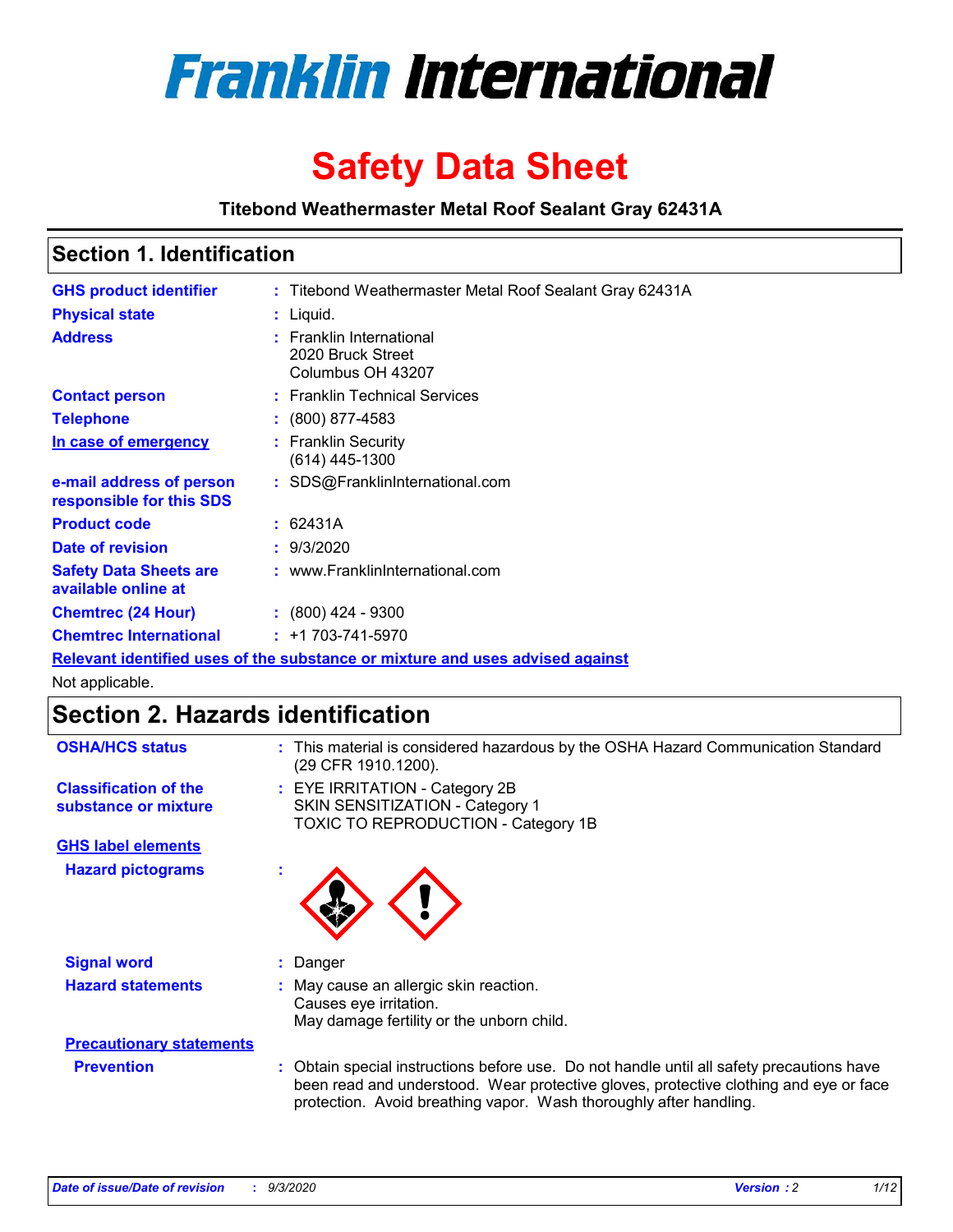### **Section 2. Hazards identification**

| <b>Response</b>                            | : IF exposed or concerned: Get medical advice or attention. Wash contaminated clothing<br>before reuse. IF ON SKIN: Wash with plenty of water. IF IN EYES: Rinse cautiously<br>with water for several minutes. Remove contact lenses, if present and easy to do.<br>Continue rinsing. If eye irritation persists: Get medical advice or attention. |
|--------------------------------------------|----------------------------------------------------------------------------------------------------------------------------------------------------------------------------------------------------------------------------------------------------------------------------------------------------------------------------------------------------|
| <b>Storage</b>                             | : Store locked up.                                                                                                                                                                                                                                                                                                                                 |
| <b>Disposal</b>                            | : Dispose of contents and container in accordance with all local, regional, national and<br>international regulations.                                                                                                                                                                                                                             |
| <b>Hazards not otherwise</b><br>classified | : Product generates methanol during cure.                                                                                                                                                                                                                                                                                                          |

# **Section 3. Composition/information on ingredients**

|  | : Mixture |
|--|-----------|

| <b>Ingredient name</b>       | 70     | <b>CAS number</b> |
|------------------------------|--------|-------------------|
| 3-aminopropyltriethoxysilane | צ≥     | 919-30-2          |
| Dibutyltin dilaurate         | $≤0.3$ | 77-58-7           |

Any concentration shown as a range is to protect confidentiality or is due to batch variation.

**There are no additional ingredients present which, within the current knowledge of the supplier and in the concentrations applicable, are classified as hazardous to health or the environment and hence require reporting in this section.**

**Occupational exposure limits, if available, are listed in Section 8.**

### **Section 4. First aid measures**

| <b>Description of necessary first aid measures</b> |                                                                                                                                                                                                                                                                                                                                                                                                                                                                                                                                                                                                                                                                                                                                                                           |
|----------------------------------------------------|---------------------------------------------------------------------------------------------------------------------------------------------------------------------------------------------------------------------------------------------------------------------------------------------------------------------------------------------------------------------------------------------------------------------------------------------------------------------------------------------------------------------------------------------------------------------------------------------------------------------------------------------------------------------------------------------------------------------------------------------------------------------------|
| <b>Eye contact</b>                                 | : Immediately flush eyes with plenty of water, occasionally lifting the upper and lower<br>eyelids. Check for and remove any contact lenses. Continue to rinse for at least 10<br>minutes. If irritation persists, get medical attention.                                                                                                                                                                                                                                                                                                                                                                                                                                                                                                                                 |
| <b>Inhalation</b>                                  | : Remove victim to fresh air and keep at rest in a position comfortable for breathing. If<br>not breathing, if breathing is irregular or if respiratory arrest occurs, provide artificial<br>respiration or oxygen by trained personnel. It may be dangerous to the person providing<br>aid to give mouth-to-mouth resuscitation. Get medical attention. If unconscious, place<br>in recovery position and get medical attention immediately. Maintain an open airway.<br>Loosen tight clothing such as a collar, tie, belt or waistband. In case of inhalation of<br>decomposition products in a fire, symptoms may be delayed. The exposed person may<br>need to be kept under medical surveillance for 48 hours.                                                       |
| <b>Skin contact</b>                                | : Wash with plenty of soap and water. Remove contaminated clothing and shoes. Wash<br>contaminated clothing thoroughly with water before removing it, or wear gloves.<br>Continue to rinse for at least 10 minutes. Get medical attention. In the event of any<br>complaints or symptoms, avoid further exposure. Wash clothing before reuse. Clean<br>shoes thoroughly before reuse.                                                                                                                                                                                                                                                                                                                                                                                     |
| <b>Ingestion</b>                                   | : Wash out mouth with water. Remove dentures if any. Remove victim to fresh air and<br>keep at rest in a position comfortable for breathing. If material has been swallowed and<br>the exposed person is conscious, give small quantities of water to drink. Stop if the<br>exposed person feels sick as vomiting may be dangerous. Do not induce vomiting<br>unless directed to do so by medical personnel. If vomiting occurs, the head should be<br>kept low so that vomit does not enter the lungs. Get medical attention. Never give<br>anything by mouth to an unconscious person. If unconscious, place in recovery position<br>and get medical attention immediately. Maintain an open airway. Loosen tight clothing<br>such as a collar, tie, belt or waistband. |
| Most important symptoms/effects, acute and delayed |                                                                                                                                                                                                                                                                                                                                                                                                                                                                                                                                                                                                                                                                                                                                                                           |
| <b>Potential acute health effects</b>              |                                                                                                                                                                                                                                                                                                                                                                                                                                                                                                                                                                                                                                                                                                                                                                           |
| <b>Eye contact</b>                                 | : May cause eye irritation.                                                                                                                                                                                                                                                                                                                                                                                                                                                                                                                                                                                                                                                                                                                                               |
| <b>Inhalation</b>                                  | : No known significant effects or critical hazards.                                                                                                                                                                                                                                                                                                                                                                                                                                                                                                                                                                                                                                                                                                                       |
|                                                    |                                                                                                                                                                                                                                                                                                                                                                                                                                                                                                                                                                                                                                                                                                                                                                           |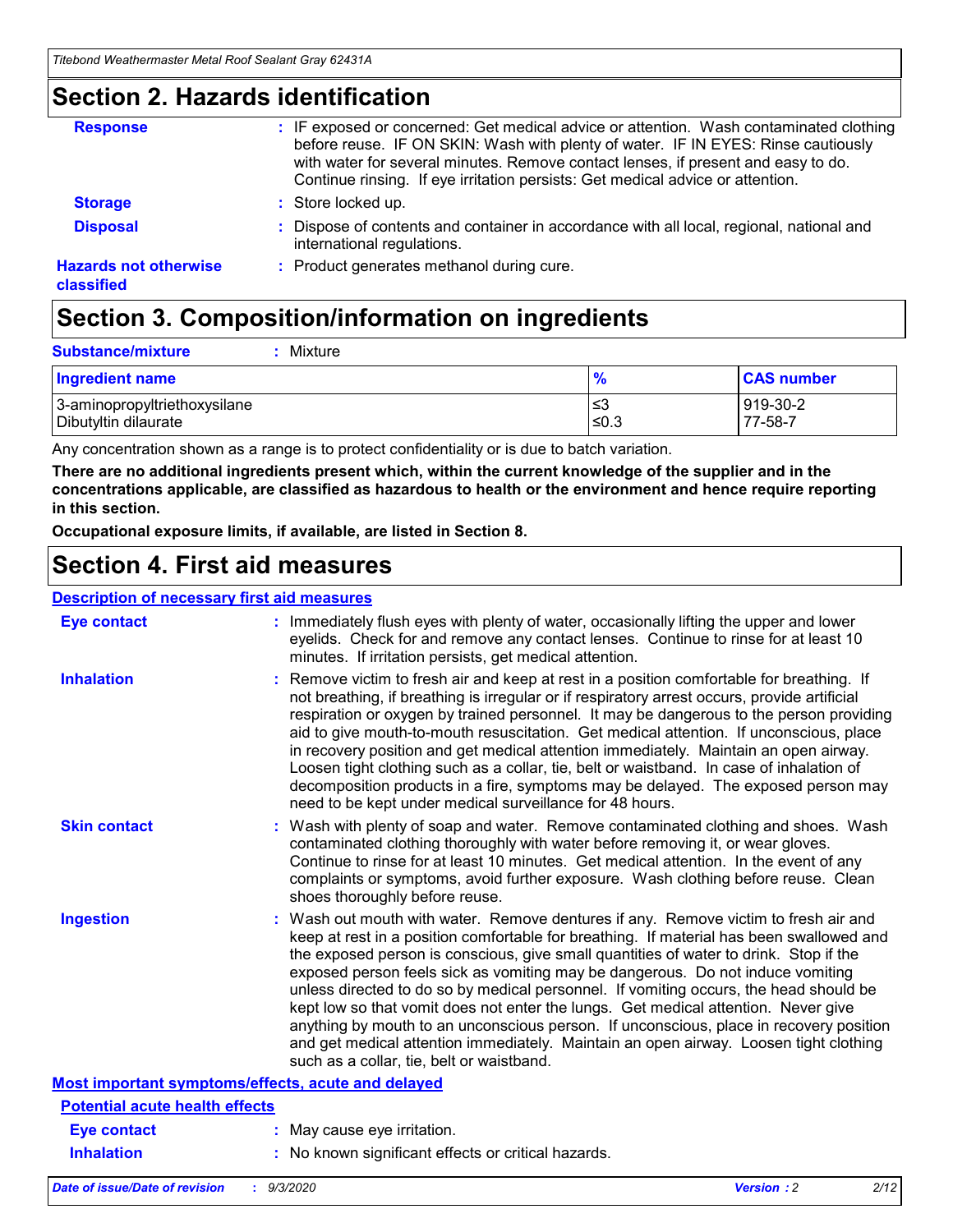| Titebond Weathermaster Metal Roof Sealant Gray 62431A |                                                                                                                                                                                                                                                                                                                                                                                                                 |  |
|-------------------------------------------------------|-----------------------------------------------------------------------------------------------------------------------------------------------------------------------------------------------------------------------------------------------------------------------------------------------------------------------------------------------------------------------------------------------------------------|--|
| <b>Section 4. First aid measures</b>                  |                                                                                                                                                                                                                                                                                                                                                                                                                 |  |
| <b>Skin contact</b>                                   | : May cause skin irritation.                                                                                                                                                                                                                                                                                                                                                                                    |  |
| <b>Ingestion</b>                                      | : No known significant effects or critical hazards.                                                                                                                                                                                                                                                                                                                                                             |  |
| <b>Over-exposure signs/symptoms</b>                   |                                                                                                                                                                                                                                                                                                                                                                                                                 |  |
| <b>Eye contact</b>                                    | : Adverse symptoms may include the following:<br>irritation<br>watering<br>redness                                                                                                                                                                                                                                                                                                                              |  |
| <b>Inhalation</b>                                     | : Adverse symptoms may include the following:<br>reduced fetal weight<br>increase in fetal deaths<br>skeletal malformations                                                                                                                                                                                                                                                                                     |  |
| <b>Skin contact</b>                                   | : Adverse symptoms may include the following:<br>irritation<br>redness<br>reduced fetal weight<br>increase in fetal deaths<br>skeletal malformations                                                                                                                                                                                                                                                            |  |
| <b>Ingestion</b>                                      | : Adverse symptoms may include the following:<br>reduced fetal weight<br>increase in fetal deaths<br>skeletal malformations                                                                                                                                                                                                                                                                                     |  |
|                                                       | Indication of immediate medical attention and special treatment needed, if necessary                                                                                                                                                                                                                                                                                                                            |  |
| <b>Notes to physician</b>                             | : In case of inhalation of decomposition products in a fire, symptoms may be delayed.<br>The exposed person may need to be kept under medical surveillance for 48 hours.                                                                                                                                                                                                                                        |  |
| <b>Specific treatments</b>                            | : No specific treatment.                                                                                                                                                                                                                                                                                                                                                                                        |  |
| <b>Protection of first-aiders</b>                     | : No action shall be taken involving any personal risk or without suitable training. If it is<br>suspected that fumes are still present, the rescuer should wear an appropriate mask or<br>self-contained breathing apparatus. It may be dangerous to the person providing aid to<br>give mouth-to-mouth resuscitation. Wash contaminated clothing thoroughly with water<br>before removing it, or wear gloves. |  |

**See toxicological information (Section 11)**

### **Section 5. Fire-fighting measures**

| <b>Extinguishing media</b>                               |                                                                                                                                                                                                   |
|----------------------------------------------------------|---------------------------------------------------------------------------------------------------------------------------------------------------------------------------------------------------|
| <b>Suitable extinguishing</b><br>media                   | : Use an extinguishing agent suitable for the surrounding fire.                                                                                                                                   |
| <b>Unsuitable extinguishing</b><br>media                 | : None known.                                                                                                                                                                                     |
| <b>Specific hazards arising</b><br>from the chemical     | : In a fire or if heated, a pressure increase will occur and the container may burst.                                                                                                             |
| <b>Hazardous thermal</b><br>decomposition products       | Decomposition products may include the following materials:<br>carbon dioxide<br>carbon monoxide<br>nitrogen oxides<br>metal oxide/oxides                                                         |
| <b>Special protective actions</b><br>for fire-fighters   | Promptly isolate the scene by removing all persons from the vicinity of the incident if<br>there is a fire. No action shall be taken involving any personal risk or without suitable<br>training. |
| <b>Special protective</b><br>equipment for fire-fighters | : Fire-fighters should wear appropriate protective equipment and self-contained breathing<br>apparatus (SCBA) with a full face-piece operated in positive pressure mode.                          |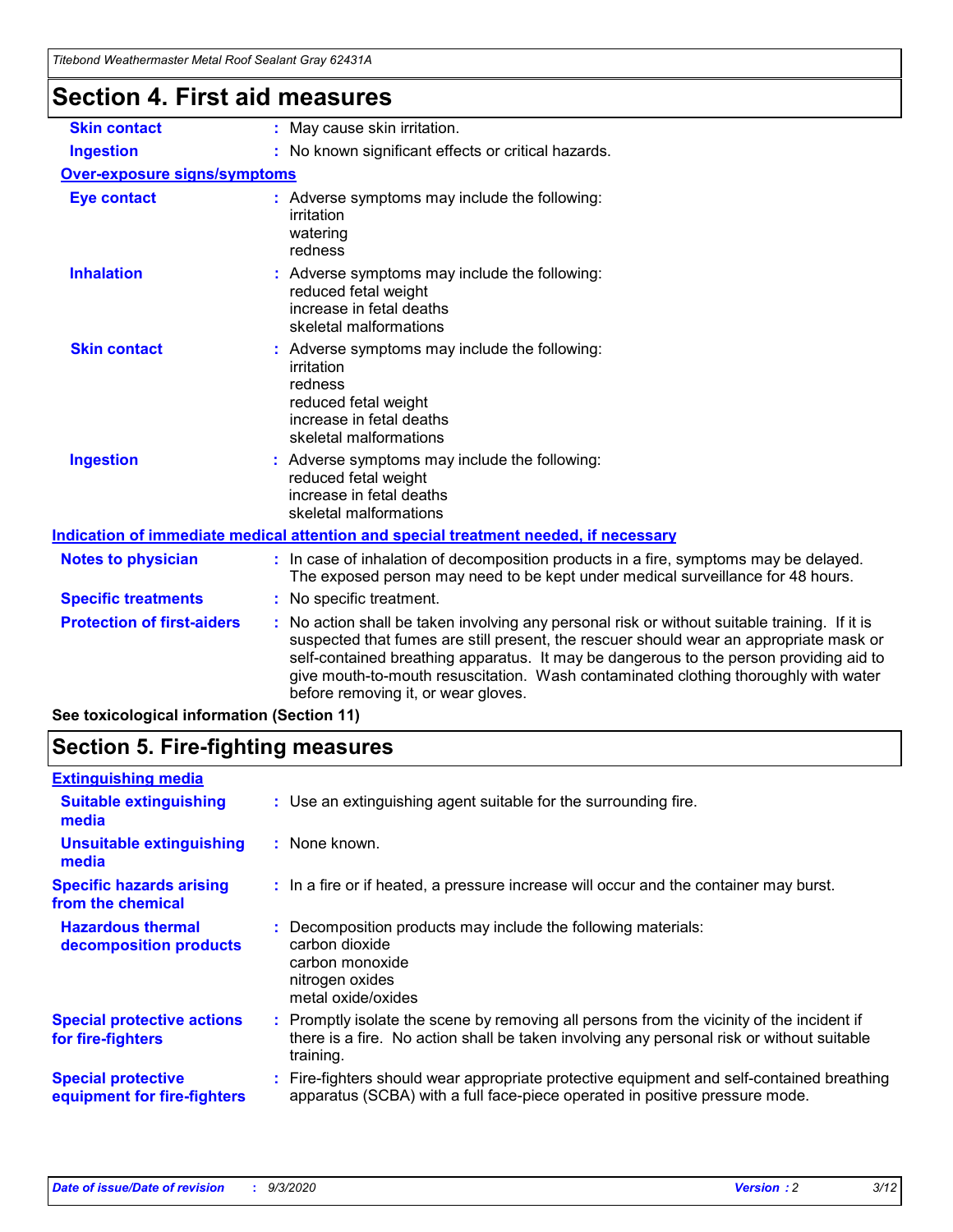### **Section 6. Accidental release measures**

|                                                              | Personal precautions, protective equipment and emergency procedures                                                                                                                                                                                                                                                                                                                                                                                                                                                                                                                                                                                                                                          |  |  |  |
|--------------------------------------------------------------|--------------------------------------------------------------------------------------------------------------------------------------------------------------------------------------------------------------------------------------------------------------------------------------------------------------------------------------------------------------------------------------------------------------------------------------------------------------------------------------------------------------------------------------------------------------------------------------------------------------------------------------------------------------------------------------------------------------|--|--|--|
| For non-emergency<br>personnel                               | : No action shall be taken involving any personal risk or without suitable training.<br>Evacuate surrounding areas. Keep unnecessary and unprotected personnel from<br>entering. Do not touch or walk through spilled material. Avoid breathing vapor or mist.<br>Provide adequate ventilation. Wear appropriate respirator when ventilation is<br>inadequate. Put on appropriate personal protective equipment.                                                                                                                                                                                                                                                                                             |  |  |  |
| For emergency responders                                     | : If specialized clothing is required to deal with the spillage, take note of any information in<br>Section 8 on suitable and unsuitable materials. See also the information in "For non-<br>emergency personnel".                                                                                                                                                                                                                                                                                                                                                                                                                                                                                           |  |  |  |
| <b>Environmental precautions</b>                             | : Avoid dispersal of spilled material and runoff and contact with soil, waterways, drains<br>and sewers. Inform the relevant authorities if the product has caused environmental<br>pollution (sewers, waterways, soil or air).                                                                                                                                                                                                                                                                                                                                                                                                                                                                              |  |  |  |
| <b>Methods and materials for containment and cleaning up</b> |                                                                                                                                                                                                                                                                                                                                                                                                                                                                                                                                                                                                                                                                                                              |  |  |  |
| <b>Small spill</b>                                           | : Stop leak if without risk. Move containers from spill area. Dilute with water and mop up<br>if water-soluble. Alternatively, or if water-insoluble, absorb with an inert dry material and<br>place in an appropriate waste disposal container. Dispose of via a licensed waste<br>disposal contractor.                                                                                                                                                                                                                                                                                                                                                                                                     |  |  |  |
| <b>Large spill</b>                                           | : Stop leak if without risk. Move containers from spill area. Approach release from<br>upwind. Prevent entry into sewers, water courses, basements or confined areas. Wash<br>spillages into an effluent treatment plant or proceed as follows. Contain and collect<br>spillage with non-combustible, absorbent material e.g. sand, earth, vermiculite or<br>diatomaceous earth and place in container for disposal according to local regulations<br>(see Section 13). Dispose of via a licensed waste disposal contractor. Contaminated<br>absorbent material may pose the same hazard as the spilled product. Note: see<br>Section 1 for emergency contact information and Section 13 for waste disposal. |  |  |  |

### **Section 7. Handling and storage**

#### **Precautions for safe handling**

| <b>Protective measures</b>                                                       | : Put on appropriate personal protective equipment (see Section 8). Persons with a<br>history of skin sensitization problems should not be employed in any process in which<br>this product is used. Avoid exposure - obtain special instructions before use. Avoid<br>exposure during pregnancy. Do not handle until all safety precautions have been read<br>and understood. Do not get in eyes or on skin or clothing. Do not ingest. Avoid<br>breathing vapor or mist. If during normal use the material presents a respiratory hazard,<br>use only with adequate ventilation or wear appropriate respirator. Keep in the original<br>container or an approved alternative made from a compatible material, kept tightly<br>closed when not in use. Empty containers retain product residue and can be hazardous.<br>Do not reuse container. |
|----------------------------------------------------------------------------------|--------------------------------------------------------------------------------------------------------------------------------------------------------------------------------------------------------------------------------------------------------------------------------------------------------------------------------------------------------------------------------------------------------------------------------------------------------------------------------------------------------------------------------------------------------------------------------------------------------------------------------------------------------------------------------------------------------------------------------------------------------------------------------------------------------------------------------------------------|
| <b>Advice on general</b><br>occupational hygiene                                 | : Eating, drinking and smoking should be prohibited in areas where this material is<br>handled, stored and processed. Workers should wash hands and face before eating,<br>drinking and smoking. Remove contaminated clothing and protective equipment before<br>entering eating areas. See also Section 8 for additional information on hygiene<br>measures.                                                                                                                                                                                                                                                                                                                                                                                                                                                                                    |
| <b>Conditions for safe storage,</b><br>including any<br><i>incompatibilities</i> | Store between the following temperatures: 0 to $120^{\circ}$ C (32 to $248^{\circ}$ F). Store in<br>accordance with local regulations. Store in original container protected from direct<br>sunlight in a dry, cool and well-ventilated area, away from incompatible materials (see<br>Section 10) and food and drink. Store locked up. Keep container tightly closed and<br>sealed until ready for use. Containers that have been opened must be carefully<br>resealed and kept upright to prevent leakage. Do not store in unlabeled containers.<br>Use appropriate containment to avoid environmental contamination. See Section 10 for<br>incompatible materials before handling or use.                                                                                                                                                     |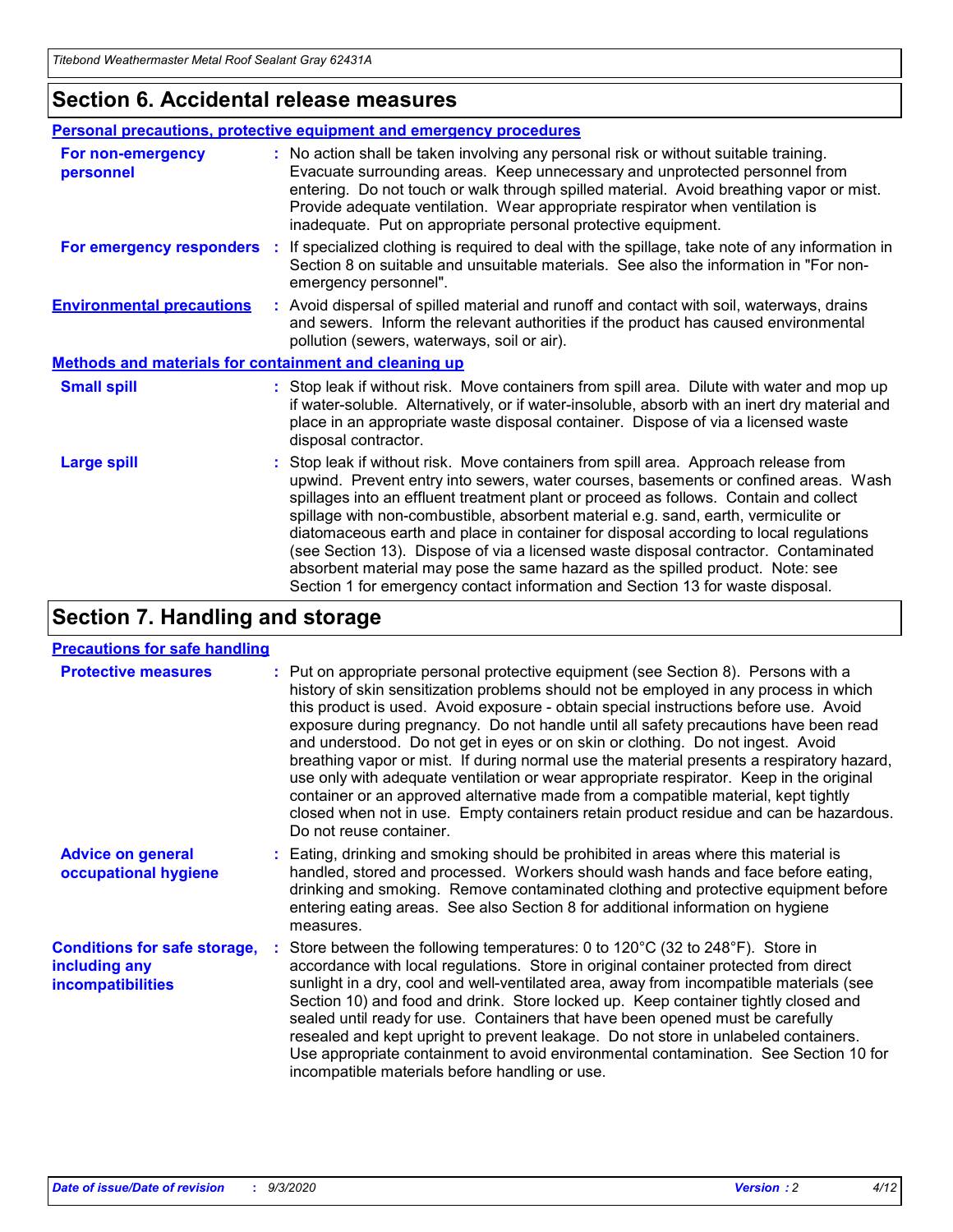# **Section 8. Exposure controls/personal protection**

#### **Control parameters**

#### **Occupational exposure limits**

| <b>Ingredient name</b>                               |    |                        | <b>Exposure limits</b>                                                                                                                                                                                                                                                                                                                                                                                                                                                                                                                                                                                                 |
|------------------------------------------------------|----|------------------------|------------------------------------------------------------------------------------------------------------------------------------------------------------------------------------------------------------------------------------------------------------------------------------------------------------------------------------------------------------------------------------------------------------------------------------------------------------------------------------------------------------------------------------------------------------------------------------------------------------------------|
| 3-aminopropyltriethoxysilane<br>Dibutyltin dilaurate |    |                        | None.<br>ACGIH TLV (United States, 3/2020). Absorbed through skin.<br>Notes: as Sn<br>TWA: $0.1 \text{ mg/m}^3$ , (as Sn) 8 hours.<br>STEL: 0.2 mg/m <sup>3</sup> , (as Sn) 15 minutes.<br>NIOSH REL (United States, 10/2016). Absorbed through skin.<br>Notes: as Sn<br>TWA: 0.1 mg/m <sup>3</sup> , (as Sn) 10 hours.<br>OSHA PEL (United States, 5/2018). Notes: as Sn<br>TWA: 0.1 mg/m <sup>3</sup> , (as Sn) 8 hours.<br>OSHA PEL 1989 (United States, 3/1989). Absorbed through skin.<br>Notes: measured as Sn<br>TWA: 0.1 mg/m <sup>3</sup> , (measured as Sn) 8 hours. Form: Organic                           |
| <b>Appropriate engineering</b><br>controls           |    |                        | : If user operations generate dust, fumes, gas, vapor or mist, use process enclosures,<br>local exhaust ventilation or other engineering controls to keep worker exposure to<br>airborne contaminants below any recommended or statutory limits.                                                                                                                                                                                                                                                                                                                                                                       |
| <b>Environmental exposure</b><br>controls            |    |                        | Emissions from ventilation or work process equipment should be checked to ensure<br>they comply with the requirements of environmental protection legislation. In some<br>cases, fume scrubbers, filters or engineering modifications to the process equipment<br>will be necessary to reduce emissions to acceptable levels.                                                                                                                                                                                                                                                                                          |
| <b>Individual protection measures</b>                |    |                        |                                                                                                                                                                                                                                                                                                                                                                                                                                                                                                                                                                                                                        |
| <b>Hygiene measures</b>                              |    |                        | : Wash hands, forearms and face thoroughly after handling chemical products, before<br>eating, smoking and using the lavatory and at the end of the working period.<br>Appropriate techniques should be used to remove potentially contaminated clothing.<br>Contaminated work clothing should not be allowed out of the workplace. Wash<br>contaminated clothing before reusing. Ensure that eyewash stations and safety<br>showers are close to the workstation location.                                                                                                                                            |
| <b>Eye/face protection</b>                           |    |                        | Safety eyewear complying with an approved standard should be used when a risk<br>assessment indicates this is necessary to avoid exposure to liquid splashes, mists,<br>gases or dusts. If contact is possible, the following protection should be worn, unless<br>the assessment indicates a higher degree of protection: chemical splash goggles.                                                                                                                                                                                                                                                                    |
| <b>Skin protection</b>                               |    |                        |                                                                                                                                                                                                                                                                                                                                                                                                                                                                                                                                                                                                                        |
| <b>Hand protection</b>                               |    |                        | : Chemical-resistant, impervious gloves complying with an approved standard should be<br>worn at all times when handling chemical products if a risk assessment indicates this is<br>necessary. Considering the parameters specified by the glove manufacturer, check<br>during use that the gloves are still retaining their protective properties. It should be<br>noted that the time to breakthrough for any glove material may be different for different<br>glove manufacturers. In the case of mixtures, consisting of several substances, the<br>protection time of the gloves cannot be accurately estimated. |
| <b>Body protection</b>                               |    | handling this product. | Personal protective equipment for the body should be selected based on the task being<br>performed and the risks involved and should be approved by a specialist before                                                                                                                                                                                                                                                                                                                                                                                                                                                |
| <b>Other skin protection</b>                         |    |                        | : Appropriate footwear and any additional skin protection measures should be selected<br>based on the task being performed and the risks involved and should be approved by a<br>specialist before handling this product.                                                                                                                                                                                                                                                                                                                                                                                              |
| <b>Respiratory protection</b>                        | ÷. | aspects of use.        | Based on the hazard and potential for exposure, select a respirator that meets the<br>appropriate standard or certification. Respirators must be used according to a<br>respiratory protection program to ensure proper fitting, training, and other important                                                                                                                                                                                                                                                                                                                                                         |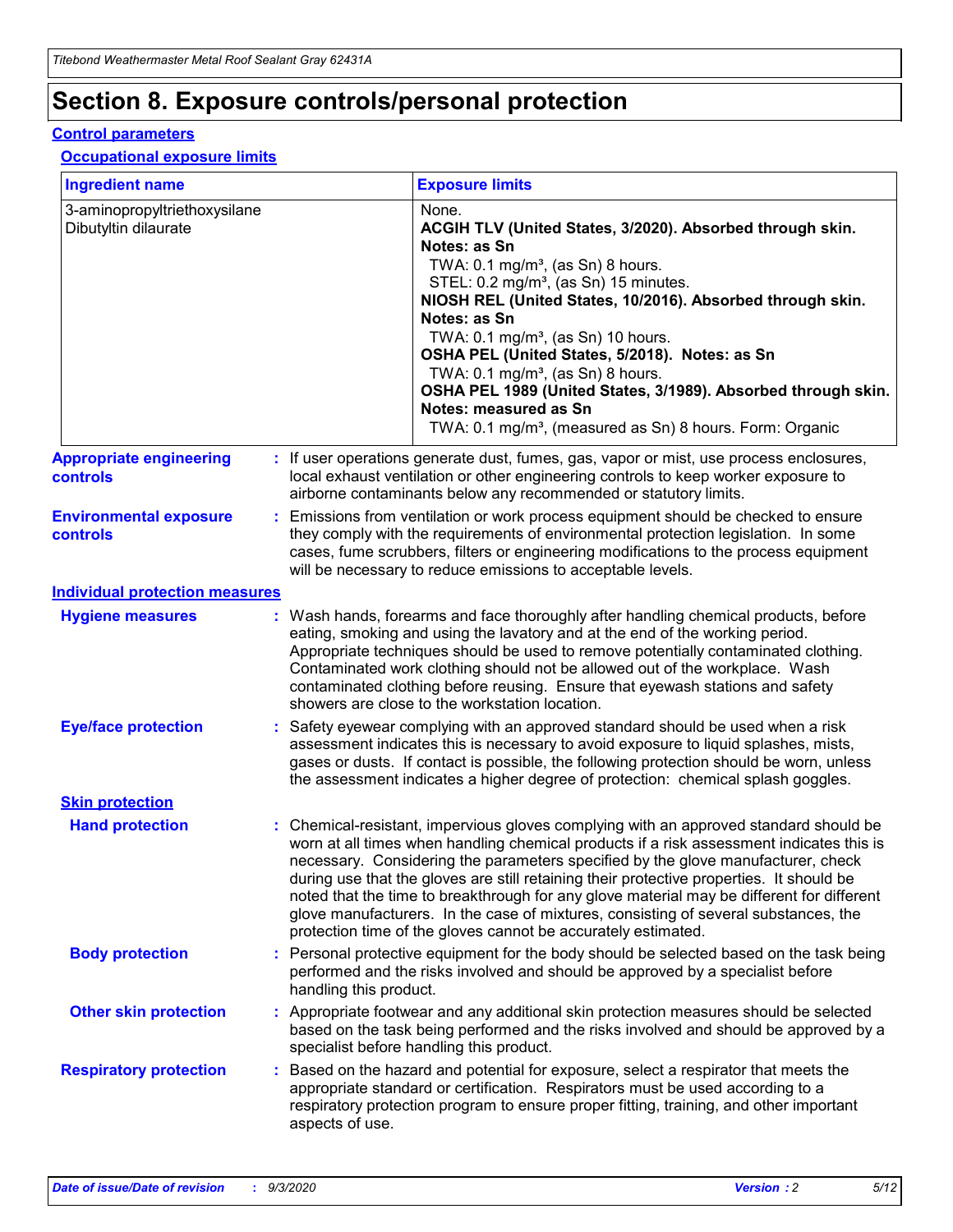### **Section 9. Physical and chemical properties**

#### **Appearance**

| <b>Physical state</b>                             | : Liquid. [Paste.]                                              |
|---------------------------------------------------|-----------------------------------------------------------------|
| <b>Color</b>                                      | Gray.                                                           |
| Odor                                              | Characteristic.                                                 |
| <b>Odor threshold</b>                             | Not available.                                                  |
| рH                                                | Not applicable.                                                 |
| <b>Melting point</b>                              | : Not available.                                                |
| <b>Boiling point</b>                              | >200°C (>392°F)                                                 |
| <b>Flash point</b>                                | Closed cup: >200°C (>392°F) [Setaflash.]                        |
| <b>Evaporation rate</b>                           | $:$ >1 (butyl acetate = 1)                                      |
| <b>Flammability (solid, gas)</b>                  | : Not available.                                                |
| Lower and upper explosive<br>(flammable) limits   | : Not available.                                                |
| <b>VOC (less water, less)</b><br>exempt solvents) | : 0 g/l                                                         |
| <b>Volatility</b>                                 | $: 0\%$ (w/w)                                                   |
| <b>Vapor density</b>                              | Not available.                                                  |
| <b>Relative density</b>                           | $\mathbf{1}$ $\mathbf{\sqrt{432}}$                              |
| <b>Solubility</b>                                 | Insoluble in the following materials: cold water and hot water. |
| <b>Solubility in water</b>                        | Not available.                                                  |
| <b>Partition coefficient: n-</b><br>octanol/water | $:$ Not available.                                              |
| <b>Auto-ignition temperature</b>                  | : Not available.                                                |
| <b>Decomposition temperature</b>                  | : Not available.                                                |
| <b>Viscosity</b>                                  | $:$ Not available.                                              |

### **Section 10. Stability and reactivity**

| <b>Reactivity</b>                            | : No specific test data related to reactivity available for this product or its ingredients.            |
|----------------------------------------------|---------------------------------------------------------------------------------------------------------|
| <b>Chemical stability</b>                    | : The product is stable.                                                                                |
| <b>Possibility of hazardous</b><br>reactions | : Under normal conditions of storage and use, hazardous reactions will not occur.                       |
| <b>Conditions to avoid</b>                   | : No specific data.                                                                                     |
| <b>Incompatible materials</b>                | : No specific data.                                                                                     |
| <b>Hazardous decomposition</b><br>products   | Under normal conditions of storage and use, hazardous decomposition products should<br>not be produced. |

### **Section 11. Toxicological information**

#### **Information on toxicological effects**

#### **Acute toxicity**

| <b>Product/ingredient name</b> | <b>Result</b>           | <b>Species</b> | <b>Dose</b>                | <b>Exposure</b> |
|--------------------------------|-------------------------|----------------|----------------------------|-----------------|
| 3-aminopropyltriethoxysilane   | <b>ILD50 Dermal</b>     | Rabbit         | 4.29 g/kg                  |                 |
| Dibutyltin dilaurate           | ILD50 Oral<br>LD50 Oral | Rat<br>Rat     | $1.57$ g/kg<br>175 $mg/kg$ |                 |
|                                |                         |                |                            |                 |

**Irritation/Corrosion**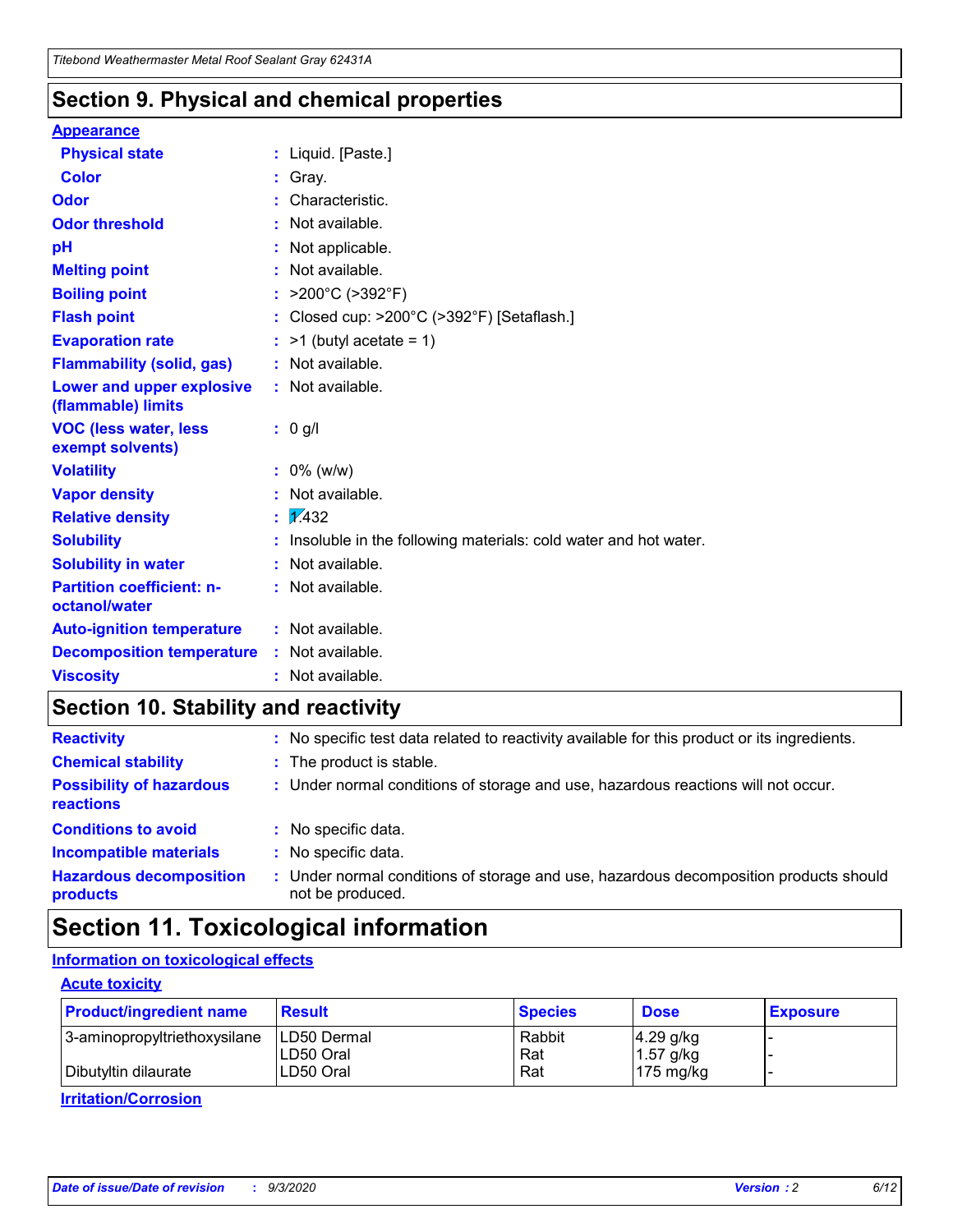# **Section 11. Toxicological information**

| <b>Product/ingredient name</b> | <b>Result</b>            | <b>Species</b> | <b>Score</b> | <b>Exposure</b>    | <b>Observation</b> |
|--------------------------------|--------------------------|----------------|--------------|--------------------|--------------------|
| 3-aminopropyltriethoxysilane   | Eyes - Mild irritant     | Rabbit         |              | $100$ mg           |                    |
|                                | Eyes - Severe irritant   | Rabbit         |              | 24 hours 750       |                    |
|                                |                          |                |              | ug                 |                    |
|                                | Skin - Severe irritant   | Rabbit         |              | 24 hours 5         | -                  |
| Dibutyltin dilaurate           | Eyes - Moderate irritant | Rabbit         |              | mg<br>24 hours 100 |                    |
|                                |                          |                |              | mg                 |                    |
|                                | Skin - Severe irritant   | Rabbit         |              | 500 mg             | -                  |

#### **Sensitization**

Not available.

#### **Mutagenicity**

Not available.

#### **Carcinogenicity**

Not available.

#### **Reproductive toxicity**

Not available.

#### **Teratogenicity**

Not available.

#### **Specific target organ toxicity (single exposure)**

Not available.

#### **Specific target organ toxicity (repeated exposure)**

| <b>Name</b>                                                                         |                                                                            | <b>Category</b>                                     | <b>Route of</b><br>exposure | <b>Target organs</b> |  |  |
|-------------------------------------------------------------------------------------|----------------------------------------------------------------------------|-----------------------------------------------------|-----------------------------|----------------------|--|--|
| Dibutyltin dilaurate                                                                |                                                                            | Category 1                                          | -                           | respiratory system   |  |  |
| <b>Aspiration hazard</b><br>Not available.                                          |                                                                            |                                                     |                             |                      |  |  |
| <b>Information on the likely</b><br>routes of exposure                              | : Not available.                                                           |                                                     |                             |                      |  |  |
| <b>Potential acute health effects</b>                                               |                                                                            |                                                     |                             |                      |  |  |
| <b>Eye contact</b>                                                                  | : May cause eye irritation.                                                |                                                     |                             |                      |  |  |
| <b>Inhalation</b>                                                                   |                                                                            | : No known significant effects or critical hazards. |                             |                      |  |  |
| <b>Skin contact</b>                                                                 |                                                                            | : May cause skin irritation.                        |                             |                      |  |  |
| <b>Ingestion</b>                                                                    |                                                                            | : No known significant effects or critical hazards. |                             |                      |  |  |
| <b>Symptoms related to the physical, chemical and toxicological characteristics</b> |                                                                            |                                                     |                             |                      |  |  |
| <b>Eye contact</b>                                                                  | irritation<br>watering<br>redness                                          | : Adverse symptoms may include the following:       |                             |                      |  |  |
| <b>Inhalation</b>                                                                   | reduced fetal weight<br>increase in fetal deaths<br>skeletal malformations | : Adverse symptoms may include the following:       |                             |                      |  |  |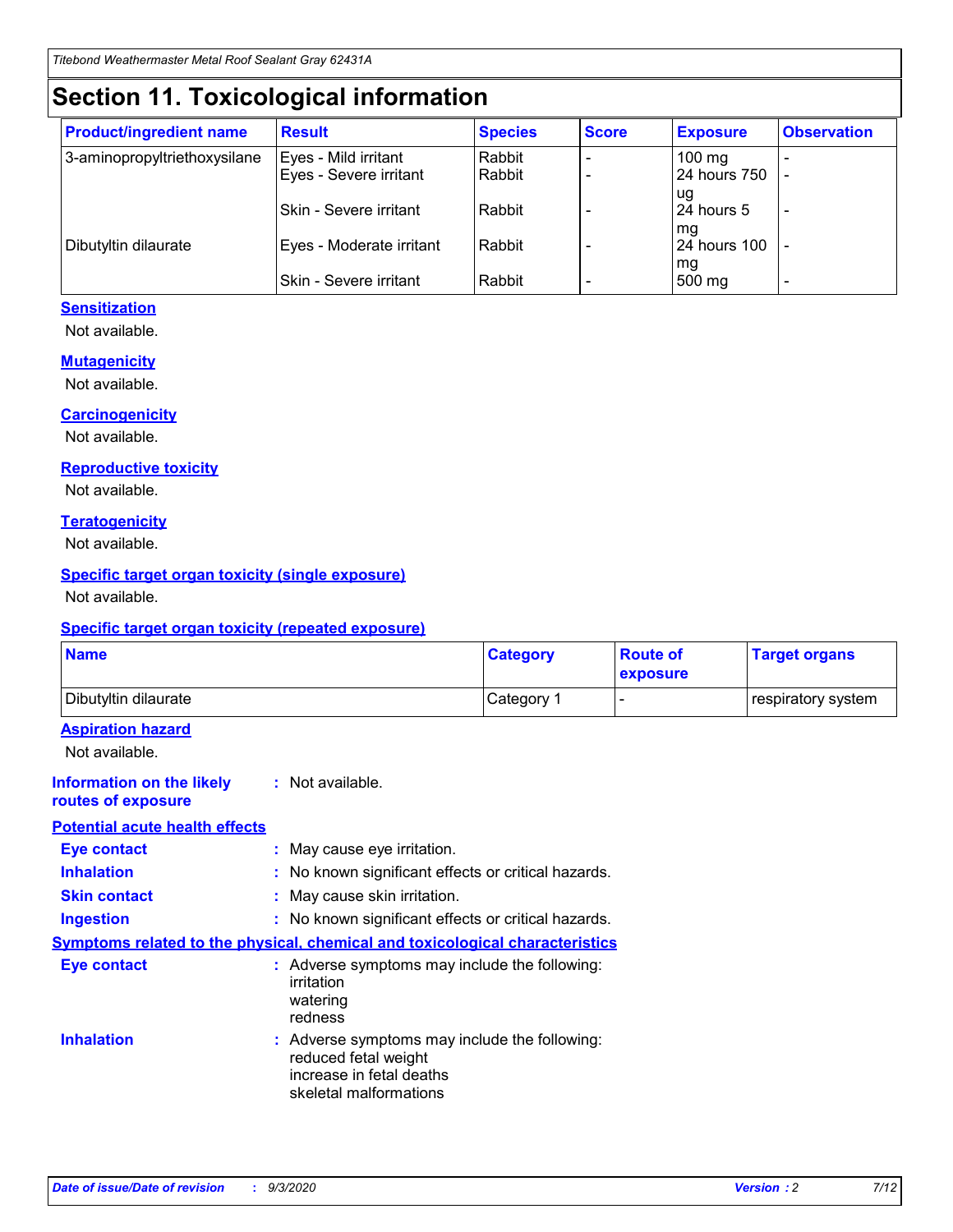*Titebond Weathermaster Metal Roof Sealant Gray 62431A*

# **Section 11. Toxicological information**

| <b>Skin contact</b>                     | irritation<br>redness<br>reduced fetal weight<br>increase in fetal deaths<br>skeletal malformations | : Adverse symptoms may include the following:                                            |
|-----------------------------------------|-----------------------------------------------------------------------------------------------------|------------------------------------------------------------------------------------------|
| <b>Ingestion</b>                        | reduced fetal weight<br>increase in fetal deaths<br>skeletal malformations                          | : Adverse symptoms may include the following:                                            |
|                                         |                                                                                                     | Delayed and immediate effects and also chronic effects from short and long term exposure |
| <b>Short term exposure</b>              |                                                                                                     |                                                                                          |
| <b>Potential immediate</b><br>effects   | : Not available.                                                                                    |                                                                                          |
| <b>Potential delayed effects</b>        | : Not available.                                                                                    |                                                                                          |
| <b>Long term exposure</b>               |                                                                                                     |                                                                                          |
| <b>Potential immediate</b><br>effects   | : Not available.                                                                                    |                                                                                          |
| <b>Potential delayed effects</b>        | : Not available.                                                                                    |                                                                                          |
| <b>Potential chronic health effects</b> |                                                                                                     |                                                                                          |
| Not available.                          |                                                                                                     |                                                                                          |
| <b>General</b>                          | very low levels.                                                                                    | : Once sensitized, a severe allergic reaction may occur when subsequently exposed to     |
| <b>Carcinogenicity</b>                  |                                                                                                     | : No known significant effects or critical hazards.                                      |
| <b>Mutagenicity</b>                     |                                                                                                     | No known significant effects or critical hazards.                                        |
| <b>Teratogenicity</b>                   |                                                                                                     | May damage the unborn child.                                                             |
| <b>Developmental effects</b>            |                                                                                                     | : No known significant effects or critical hazards.                                      |
| <b>Fertility effects</b>                | May damage fertility.                                                                               |                                                                                          |
| <b>Numerical measures of toxicity</b>   |                                                                                                     |                                                                                          |
| <b>Acute toxicity estimates</b>         |                                                                                                     |                                                                                          |
| Not available.                          |                                                                                                     |                                                                                          |

# **Section 12. Ecological information**

#### **Toxicity**

| <b>Product/ingredient name</b> | <b>Result</b>                                       | <b>Species</b>               | <b>Exposure</b>       |
|--------------------------------|-----------------------------------------------------|------------------------------|-----------------------|
| Dibutyltin dilaurate           | $ IC50>3$ mg/l<br>Chronic EC10 > 2 mg/l Fresh water | Algae<br>Algae - Desmodesmus | 72 hours<br>196 hours |
|                                |                                                     | subspicatus                  |                       |

#### **Persistence and degradability**

| <b>Product/ingredient name</b> | <b>Test</b>                                                                    | <b>Result</b>  |                   | <b>Dose</b> | <b>Inoculum</b>         |
|--------------------------------|--------------------------------------------------------------------------------|----------------|-------------------|-------------|-------------------------|
| Dibutyltin dilaurate           | OECD 301F<br>Ready<br>Biodegradability -<br>Manometric<br>Respirometry<br>Test | 23 % - 28 days |                   |             |                         |
| <b>Product/ingredient name</b> | <b>Aquatic half-life</b>                                                       |                | <b>Photolysis</b> |             | <b>Biodegradability</b> |
| Dibutyltin dilaurate           |                                                                                |                |                   |             | <b>Inherent</b>         |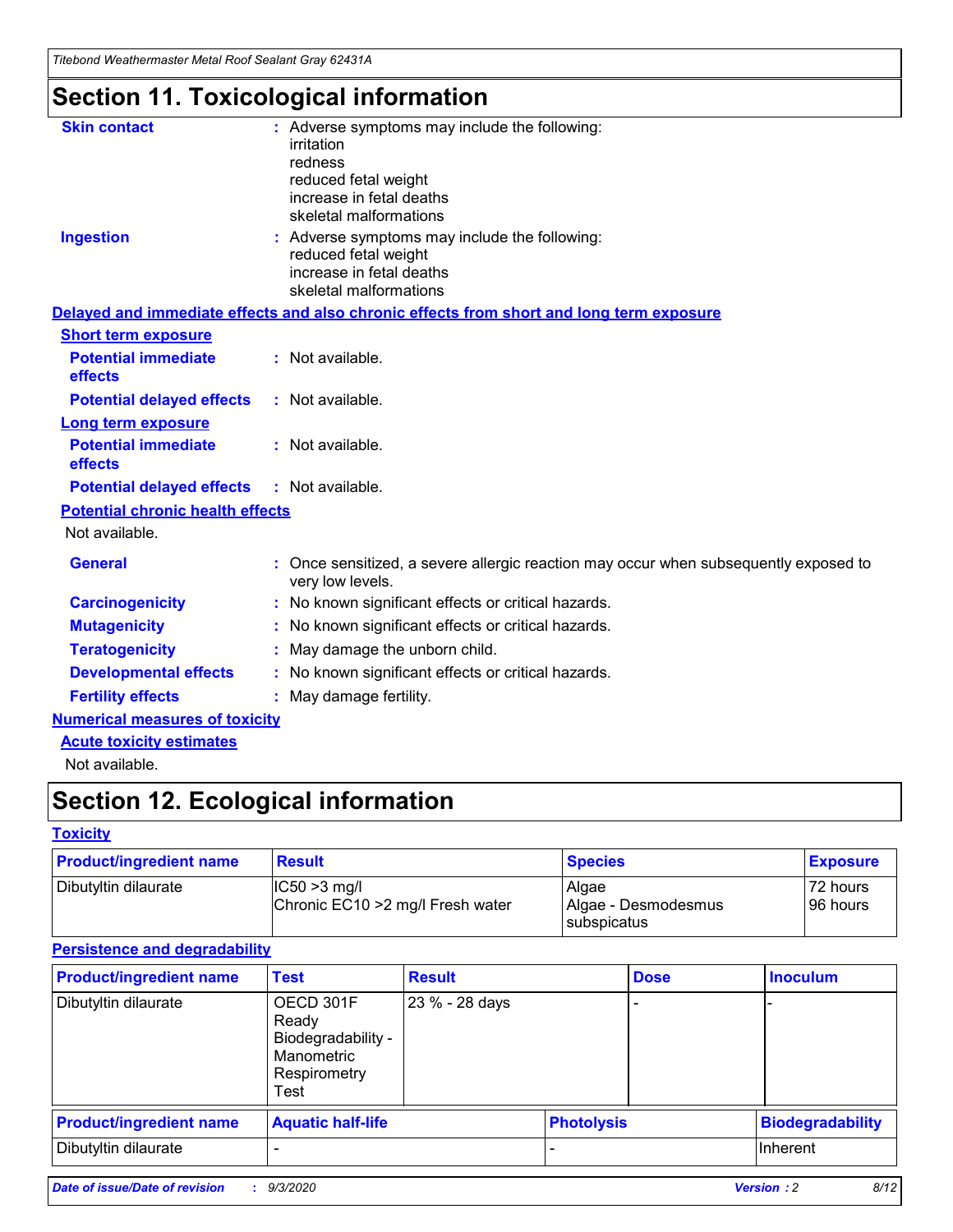# **Section 12. Ecological information**

#### **Bioaccumulative potential**

| <b>Product/ingredient name</b> | <b>LogP</b> <sub>ow</sub> | <b>BCF</b> | <b>Potential</b> |
|--------------------------------|---------------------------|------------|------------------|
| 3-aminopropyltriethoxysilane   | 4.44                      | 3.4        | low              |
| Dibutyltin dilaurate           |                           | 2.91       | low              |

#### **Mobility in soil**

| <b>MODILLY III SUIL</b>                                       |                                                     |
|---------------------------------------------------------------|-----------------------------------------------------|
| <b>Soil/water partition</b><br>coefficient (K <sub>oc</sub> ) | : Not available.                                    |
| <b>Other adverse effects</b>                                  | : No known significant effects or critical hazards. |

### **Section 13. Disposal considerations**

**Disposal methods :**

The generation of waste should be avoided or minimized wherever possible. Disposal of this product, solutions and any by-products should at all times comply with the requirements of environmental protection and waste disposal legislation and any regional local authority requirements. Dispose of surplus and non-recyclable products via a licensed waste disposal contractor. Waste should not be disposed of untreated to the sewer unless fully compliant with the requirements of all authorities with jurisdiction. Waste packaging should be recycled. Incineration or landfill should only be considered when recycling is not feasible. This material and its container must be disposed of in a safe way. Care should be taken when handling emptied containers that have not been cleaned or rinsed out. Empty containers or liners may retain some product residues. Avoid dispersal of spilled material and runoff and contact with soil, waterways, drains and sewers.

### **Section 14. Transport information**

|                                      | <b>DOT</b><br><b>Classification</b> | <b>TDG</b><br><b>Classification</b> | <b>Mexico</b><br><b>Classification</b> | <b>ADR/RID</b> | <b>IMDG</b>              | <b>IATA</b>    |
|--------------------------------------|-------------------------------------|-------------------------------------|----------------------------------------|----------------|--------------------------|----------------|
| <b>UN number</b>                     | Not regulated.                      | Not regulated.                      | Not regulated.                         | Not regulated. | Not regulated.           | Not regulated. |
| <b>UN proper</b><br>shipping name    |                                     |                                     |                                        |                |                          |                |
| <b>Transport</b><br>hazard class(es) |                                     | $\overline{\phantom{0}}$            | $\overline{\phantom{0}}$               |                | $\overline{\phantom{0}}$ |                |
| <b>Packing group</b>                 |                                     |                                     |                                        |                |                          |                |
| <b>Environmental</b><br>hazards      | No.                                 | No.                                 | No.                                    | No.            | No.                      | No.            |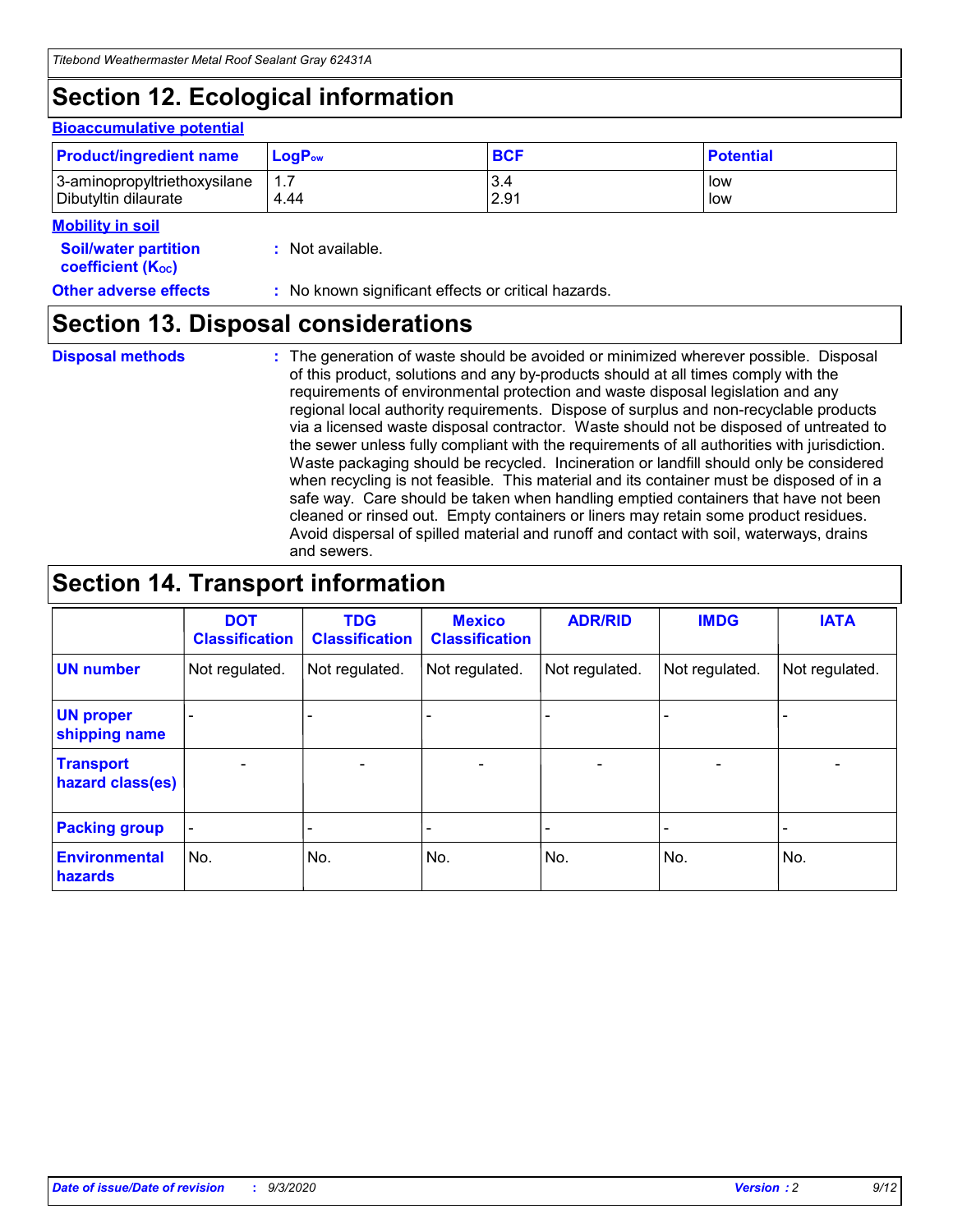### **Section 15. Regulatory information**

#### **U.S. Federal regulations**

#### **SARA 302/304**

#### **Composition/information on ingredients**

No products were found.

| SARA 304 RQ | Not applicable. |
|-------------|-----------------|
|-------------|-----------------|

#### **SARA 311/312**

#### **Classification :** EYE IRRITATION - Category 2B SKIN SENSITIZATION - Category 1 TOXIC TO REPRODUCTION - Category 1B HNOC - Product generates methanol during cure.

#### **Composition/information on ingredients**

| <b>Name</b>                  | $\frac{9}{6}$ | <b>Classification</b>                                                                                                                                                                                                                                                                                      |
|------------------------------|---------------|------------------------------------------------------------------------------------------------------------------------------------------------------------------------------------------------------------------------------------------------------------------------------------------------------------|
| 3-aminopropyltriethoxysilane | $\leq$ 3      | <b>FLAMMABLE LIQUIDS - Category 4</b><br><b>ACUTE TOXICITY (oral) - Category 4</b><br><b>SKIN IRRITATION - Category 2</b><br>EYE IRRITATION - Category 2A                                                                                                                                                  |
| Dibutyltin dilaurate         | ≤0.3          | <b>ACUTE TOXICITY (oral) - Category 3</b><br>SKIN CORROSION - Category 1C<br>SERIOUS EYE DAMAGE - Category 1<br>SKIN SENSITIZATION - Category 1<br><b>GERM CELL MUTAGENICITY - Category 2</b><br>TOXIC TO REPRODUCTION - Category 1B<br>SPECIFIC TARGET ORGAN TOXICITY (REPEATED<br>EXPOSURE) - Category 1 |

#### **State regulations**

**Massachusetts :**

: None of the components are listed.

**New York :** None of the components are listed.

**New Jersey :** None of the components are listed.

**Pennsylvania :** None of the components are listed.

#### **California Prop. 65**

WARNING: This product can expose you to methanol, which is known to the State of California to cause birth defects or other reproductive harm. For more information go to www.P65Warnings.ca.gov.

| Ingredient name | No significant risk<br>level | <b>Maximum</b><br>acceptable dosage<br><b>level</b> |
|-----------------|------------------------------|-----------------------------------------------------|
| l methanol      |                              | Yes.                                                |

#### **International regulations**

**Chemical Weapon Convention List Schedules I, II & III Chemicals** Not listed.

#### **Montreal Protocol**

Not listed.

**Stockholm Convention on Persistent Organic Pollutants**

Not listed.

#### **UNECE Aarhus Protocol on POPs and Heavy Metals** Not listed.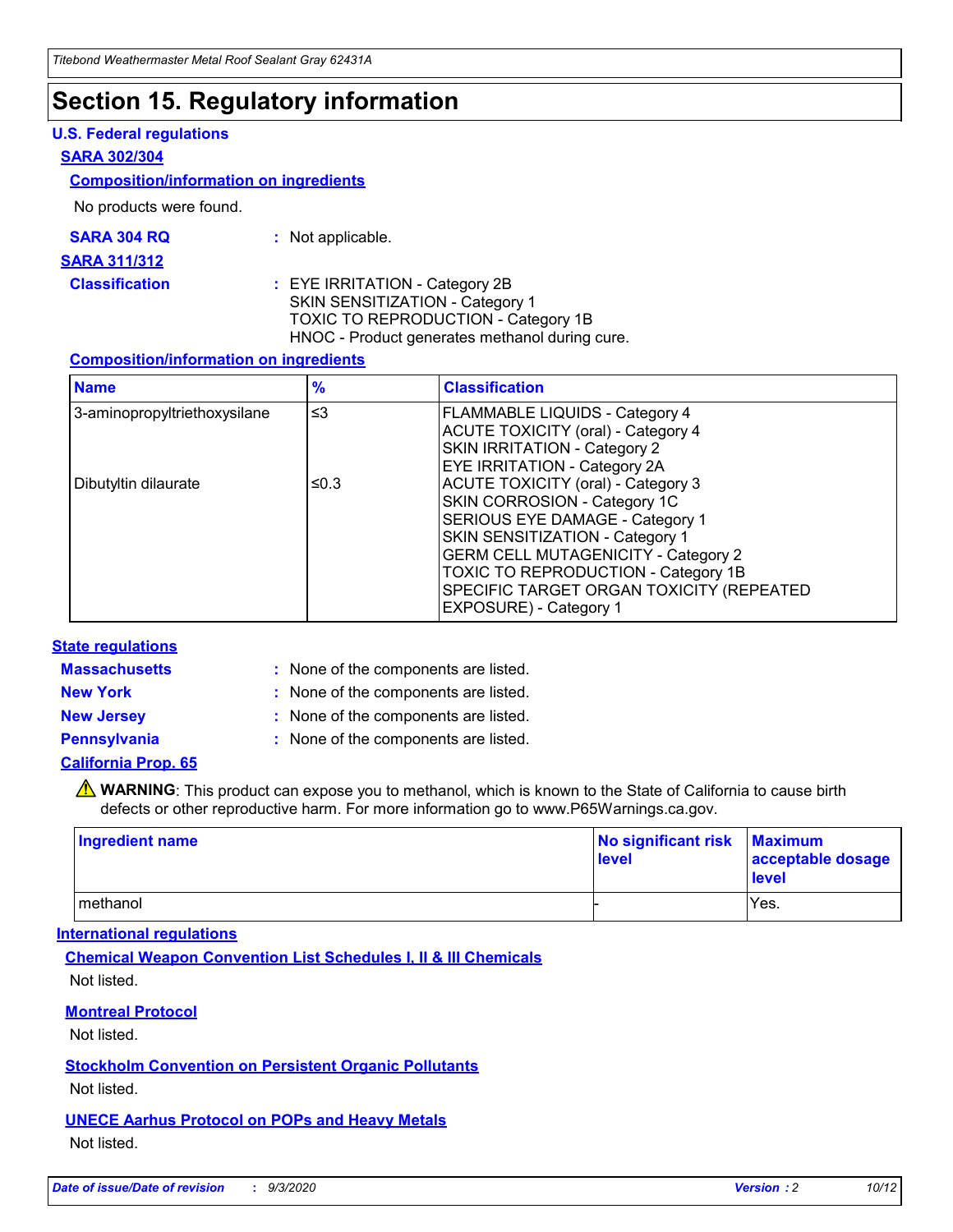### **Section 15. Regulatory information**

#### **Inventory list**

- 
- **China :** Not determined.

**United States TSCA 8(b) inventory**

**:** All components are active or exempted.

# **Section 16. Other information**





**Caution: HMIS® ratings are based on a 0-4 rating scale, with 0 representing minimal hazards or risks, and 4 representing significant hazards or risks. Although HMIS® ratings and the associated label are not required on SDSs or products leaving a facility under 29 CFR 1910.1200, the preparer may choose to provide them. HMIS® ratings are to be used with a fully implemented HMIS® program. HMIS® is a registered trademark and service mark of the American Coatings Association, Inc.**

**The customer is responsible for determining the PPE code for this material. For more information on HMIS® Personal Protective Equipment (PPE) codes, consult the HMIS® Implementation Manual.**

**National Fire Protection Association (U.S.A.)**



**Reprinted with permission from NFPA 704-2001, Identification of the Hazards of Materials for Emergency Response Copyright ©1997, National Fire Protection Association, Quincy, MA 02269. This reprinted material is not the complete and official position of the National Fire Protection Association, on the referenced subject which is represented only by the standard in its entirety.**

**Copyright ©2001, National Fire Protection Association, Quincy, MA 02269. This warning system is intended to be interpreted and applied only by properly trained individuals to identify fire, health and reactivity hazards of chemicals. The user is referred to certain limited number of chemicals with recommended classifications in NFPA 49 and NFPA 325, which would be used as a guideline only. Whether the chemicals are classified by NFPA or not, anyone using the 704 systems to classify chemicals does so at their own risk.**

#### **Procedure used to derive the classification**

| <b>Classification</b>                                                                                         | <b>Justification</b>                                  |
|---------------------------------------------------------------------------------------------------------------|-------------------------------------------------------|
| <b>EYE IRRITATION - Category 2B</b><br>SKIN SENSITIZATION - Category 1<br>TOXIC TO REPRODUCTION - Category 1B | Expert judgment<br>Expert judgment<br>Expert judgment |
| <b>History</b>                                                                                                |                                                       |

| .                                 |             |
|-----------------------------------|-------------|
| <b>Date of printing</b>           | : 4/22/2022 |
| Date of issue/Date of<br>revision | : 9/3/2020  |
| Date of previous issue            | : 9/3/2020  |
| <b>Version</b>                    | $\cdot$ 2   |
|                                   |             |